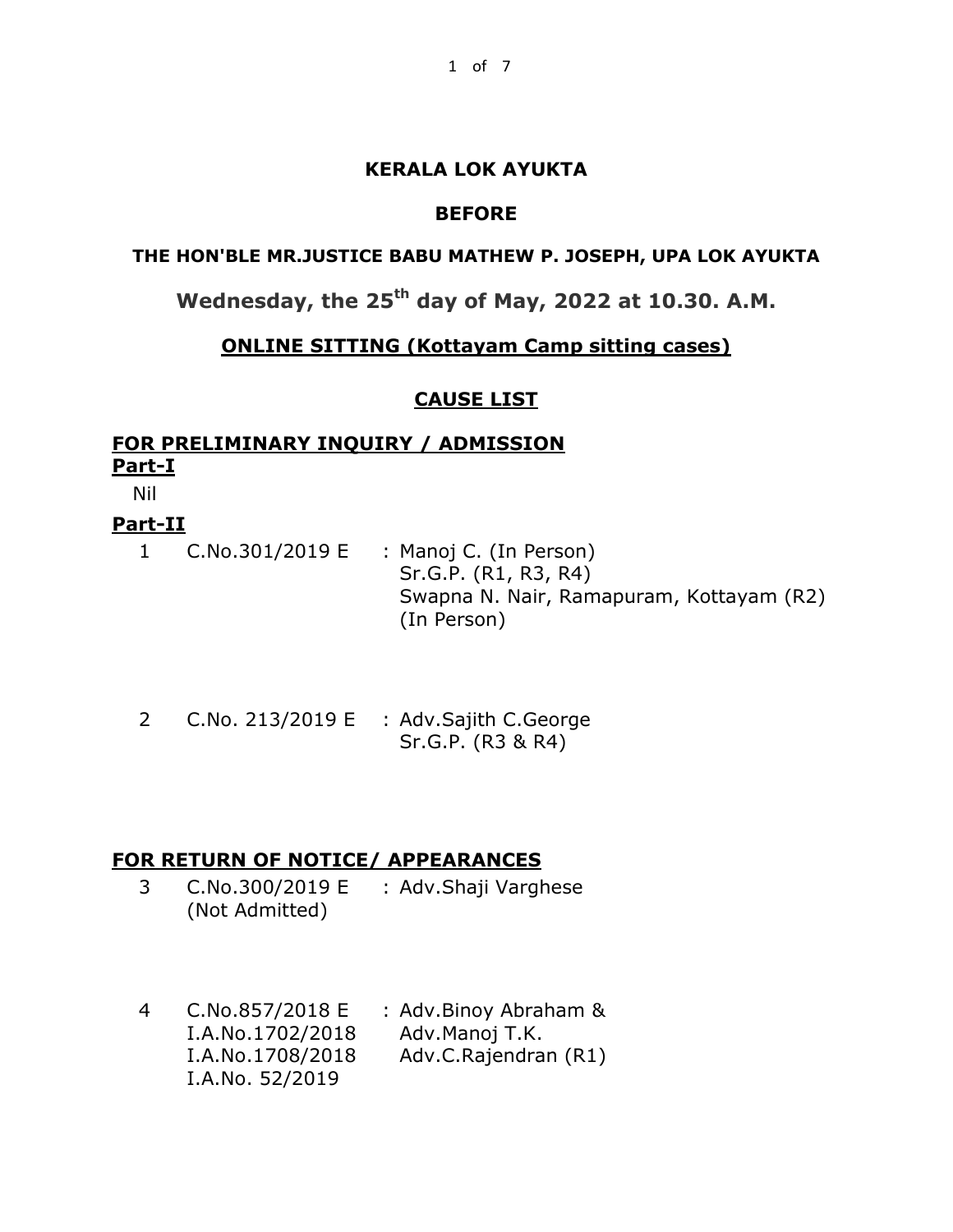#### **PLEADINGS**

5 C.No.687/2018 E : Adv.Anilkumar C.K.Raj, Administrative Assistant, DDE Office, Kottayam (R1) (In person) G.G.Sobhana, Senior Superintendent, DDE Office, Kottayam (R2) (In Person) A.K.Aravindakshan, DDE , Kottayam, (R3)

(In Person)

#### **FOR STAY REPORT**

| 6 | C.No.889/2016 A  | : Adv. M. C. Scariah/                |
|---|------------------|--------------------------------------|
|   | IA.No. 1925/2016 | Adv. George Kutty C. A. (R1, R3, R6) |
|   |                  | Adv. Sajan A. Varghese (R2, R4, R5)  |
|   |                  | Sr. G.P. (R7 To R9)                  |

#### **FOR STEPS/EVIDENCE**

- 7 C.No.877/2014 D : Adv. V. K. Sathyavan Nair/ Sr. G.P. (R1) Adv. Kollemcode D. S. Jayachandran (R2) Adv. Rajasekharan Nair (R3) Adv.Lekshmi Devi K.J. (Advocate Commissioner)
- 8 C.No.1161/2014 A : Sumon N S (In Person) Sr. G.P (R1) Adv. Jose Thomas & Adv. K M George (R2, R3)
- 9 C.No.1695/2014 B : Adv. Santhosh Thomas Kandamchira/ Sr. G.P. (R1 to R3)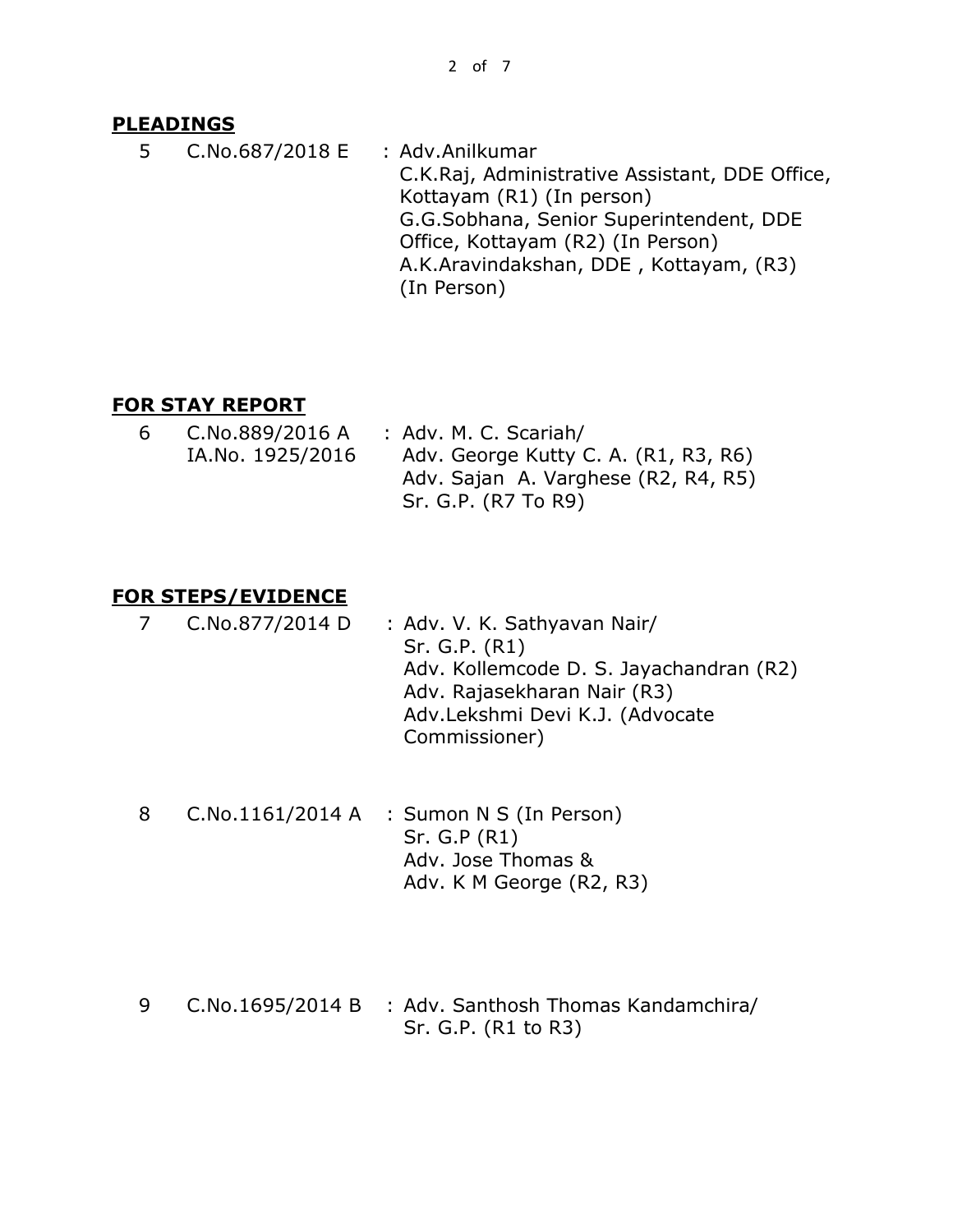- 10 C.No.1586/2015 C : Adv.P J Jerom/ Adv.Lithin Thomas (R)
- 11 C.No.954/2016 D : Suo Motu Sr. G.P (R) Adv. K S Asif (R1)

12 C.No.1130/2017 A : Adv.Akhil Babu Adv.Santhosh Abraham(R1) Sr.G.P. (R2, R3)

13 C.No.1136/2017 B (Not Admitted) : Adv. Joseph T John Adv.P.T.Joseph(R1 R5 & R13) Adv.Manoj George (R2 to R4, R6 to R12)

## **FOR DISPOSAL**

14 C.No.447/2015 A : Adv. S. M. Sethuraj/ Adv.Philson Mathews (R) SP, Kerala Lok Ayukta (Investigating Officer)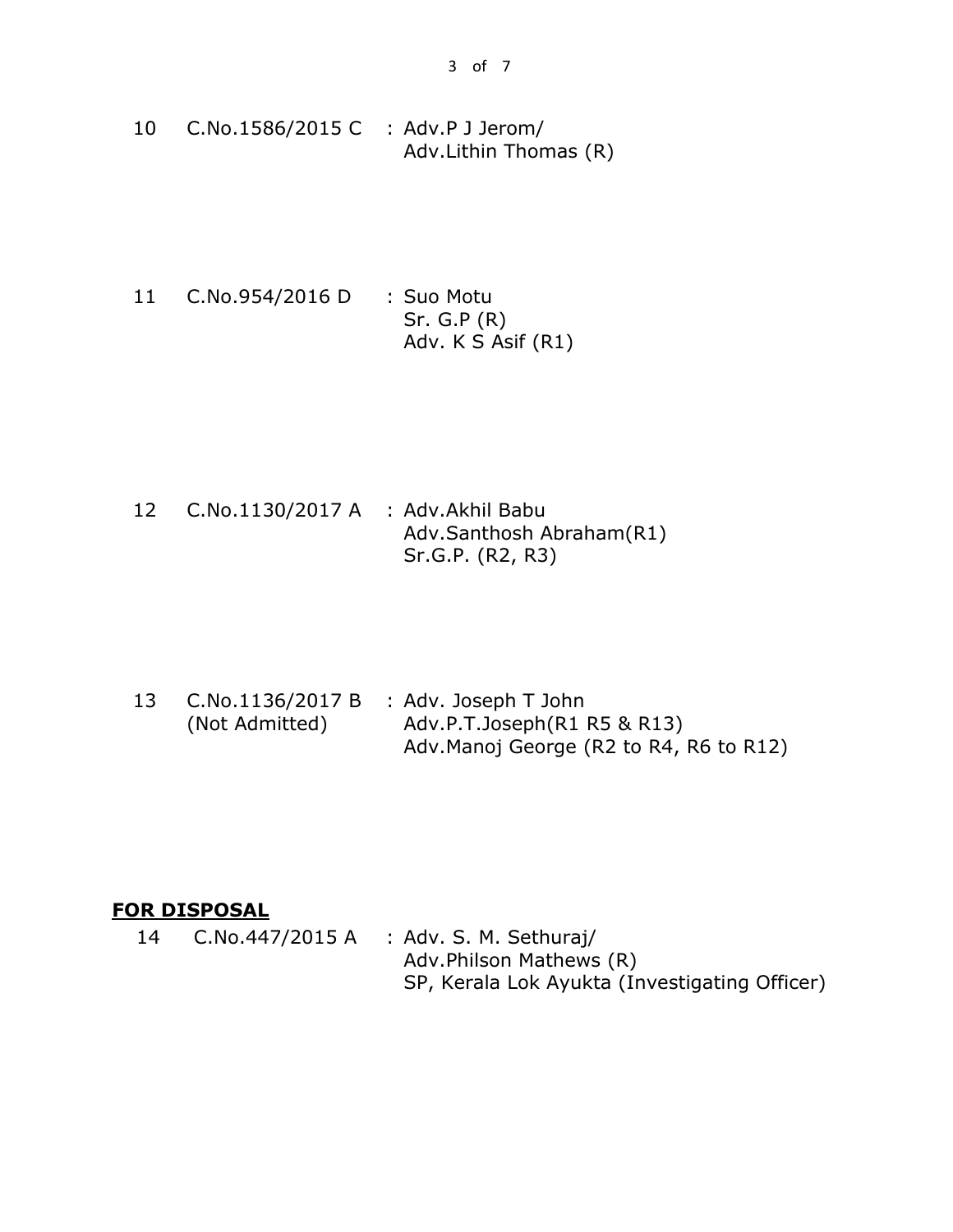#### **FOR HEARING ON COMPLAINT**

15 C.No.1701/2014 C : T. M. Radhakrishnan (In Person) Sr.G.P. (R1 to R3) Sri.Vinod (R4) Secretary, Udayamperoor Grama Panchayat (Addl. R5)

- 16 C.No.453/2015 B : Adv. Avaneesh V N/ Adv. K S Asif (R1, R4) Adv. K Anilkumar (R2) Sr. G.P (R3) Adv. C K Surendran (R5)
- 17 C.No.755/2015 D : Adv. Neethu P B/ Adv. Bineesh P Chacko (R1) Adv.P.K.Vinodkumar (R2) Sr. G.P (R3, R4)

**Google Meet Link :- <https://meet.google.com/scx-xmsp-tvr>**

\*\*\*\*\*\*\*\*\*\*\*\*\*\*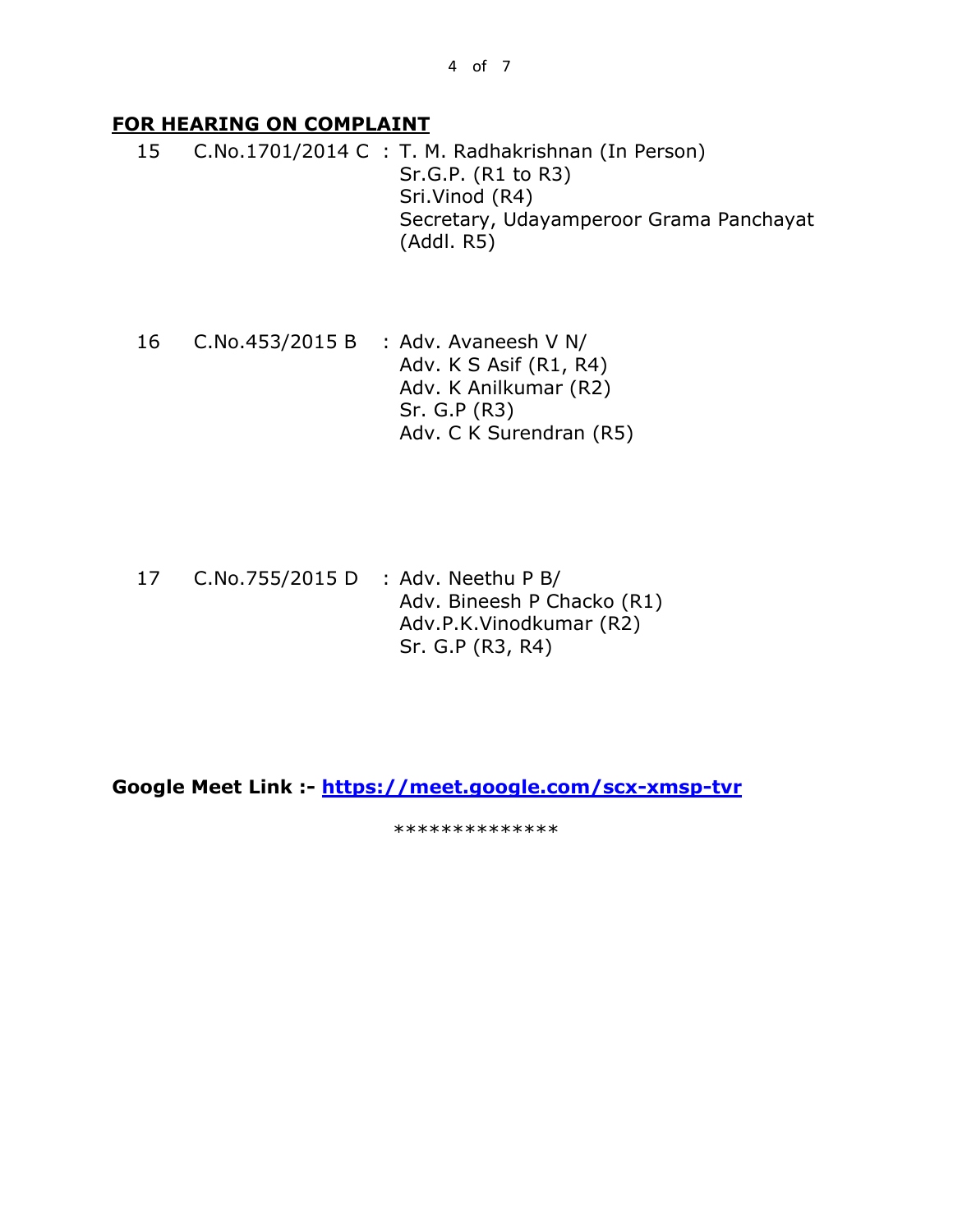#### **COURT-II**

#### **KERALA LOK AYUKTA**

#### **BEFORE**

#### **THE HON'BLE MR.JUSTICE HARUN-UL-RASHID, UPA LOK AYUKTA**

# **Wednesday, the 25th day of May, 2022 at 10.30. A.M.**

#### **CAUSE LIST FOR PRELIMINARY INQUIRY / ADMISSION Part-I**

Nil

# **RETURN OF NOTICE/APPEARANCES**

1 C.No. 187/2021 C : Adv.Suresh Babu P.K.

#### **PLEADINGS**

|  | $C.No.223/2019 C$ : Adv. N. Anil Kumar |
|--|----------------------------------------|
|  | Adv.G.S.Mohandas (R1)                  |
|  | Adv.B.Vasudevan Nair (R3 & R4)         |

- 3 C.No.265/2019 C : Adv.K.K.Mohanadas Sr.G.P. (R1 & R2)
- 4 C.No.220/2021 B : Adv.Jithu S. Babu Adv. K.K. Rajeev Punnapuram(R1 & R2) Adv.Poonthura Tharif B. (R3) Sr.G.P. (R6)
- 5 C.No.210/2021 A : Adv. Hariharan Adv.Issac Samuel (R1 to R4)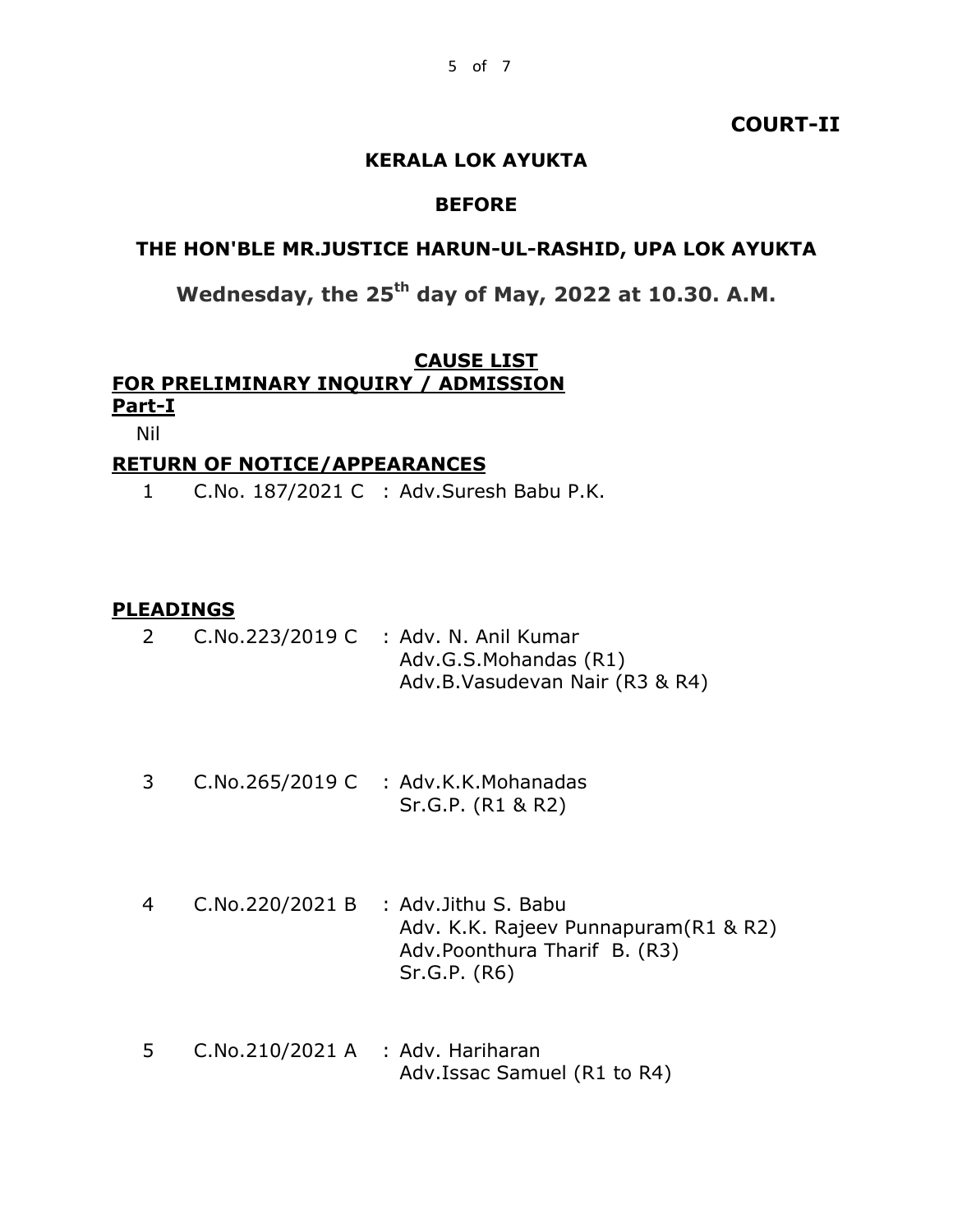- 6 C.No.14/2022 B : Adv.N. Binu SR.G.P. (R1 & R2)
- 7 C.No. 84/2022 A : Amal V.S. (In Person) SC for Kerala University (R)
- 8 C.No. 86/2022 A : S.S. Devanarayanan (In Person) SC for Kerala University (R)

#### **FOR ACTION TAKEN REPORT/COMPLIANCE REPORT**

| -9 | C.No.819/2018 B | : Adv.K.P.Balakrishnan       |
|----|-----------------|------------------------------|
|    | I.A.No.588/2019 | Adv.Kallambalam S.Sreekumar, |
|    | I.A.No.108/2020 | SC for KSFE (R1 to R3)       |

## **FOR STEPS/EVIDENCE**

| 10 | C.No.1055/2018 B | : Adv.K.K.Mohanadas   |
|----|------------------|-----------------------|
|    | I.A.No.368/2019  | Adv.Jobin Mathew (R1) |
|    | I.A.No.124/2022  | Sr.G.P. (R2)          |

#### **FOR STAY REPORT**

11 C.No.163/2021 A : Najeem H. (In Person)

#### **FOR HEARING ON COMPLAINT**

12 C.No.802/2017 A : Adv. Rajaprathap.S.J. & Adv. Jithu.S.Babu Sr.GP (R1 to R3)